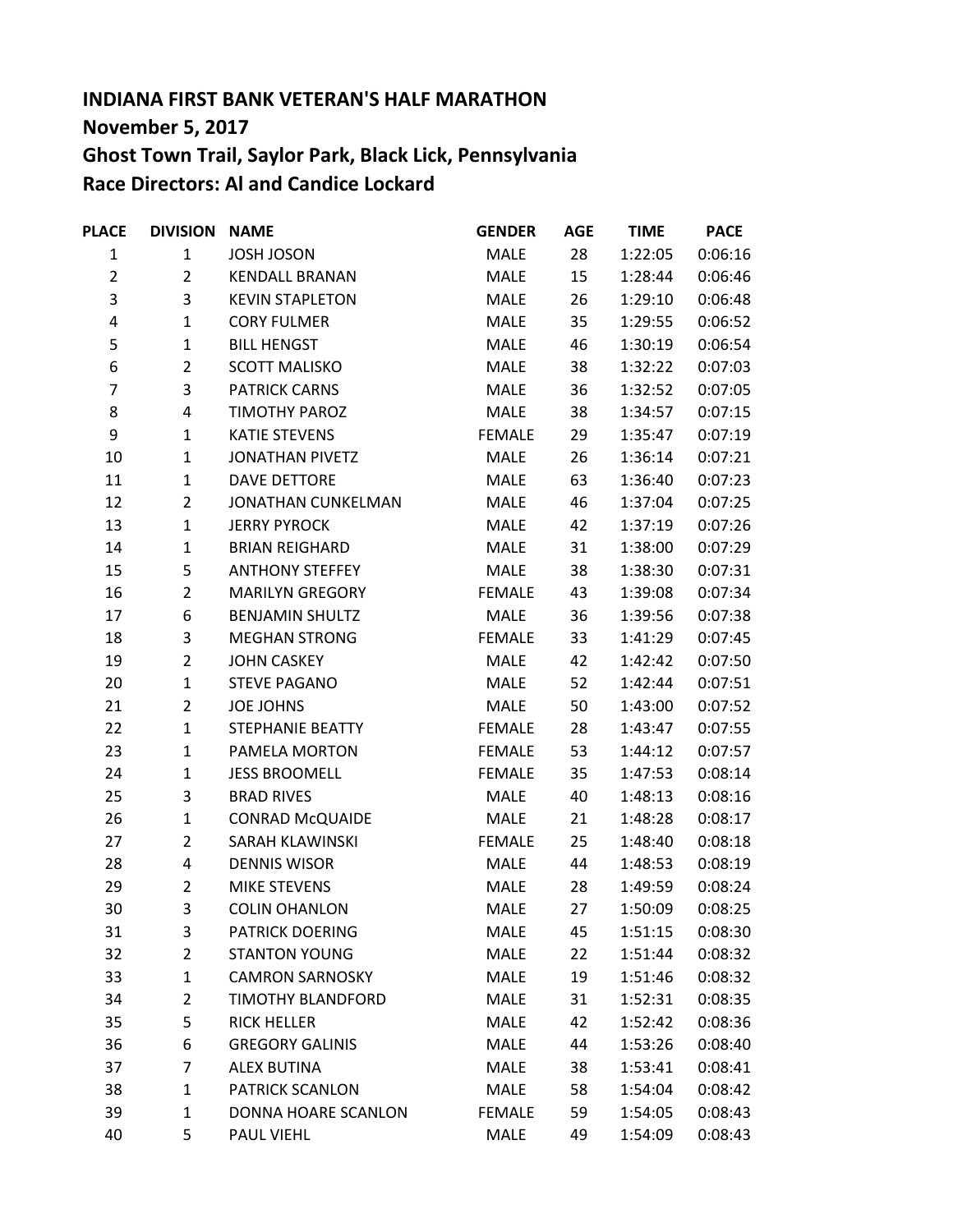| <b>PLACE</b> | <b>DIVISION</b> | <b>NAME</b>              | <b>GENDER</b> | <b>AGE</b> | <b>TIME</b> | <b>PACE</b> |
|--------------|-----------------|--------------------------|---------------|------------|-------------|-------------|
| 41           | $\overline{2}$  | <b>SCOTT YACKUBOSKY</b>  | <b>MALE</b>   | 17         | 1:57:29     | 0:08:58     |
| 42           | 6               | <b>MARTIN G PEREZ</b>    | <b>MALE</b>   | 48         | 1:58:11     | 0:09:01     |
| 43           | $\overline{2}$  | JENNIFER GRIM            | <b>FEMALE</b> | 37         | 1:58:52     | 0:09:04     |
| 44           | 8               | <b>JASON MANGOLD</b>     | <b>MALE</b>   | 39         | 1:59:41     | 0:09:08     |
| 45           | $\mathbf{1}$    | <b>LAURIE LAURENTI</b>   | <b>FEMALE</b> | 46         | 2:00:02     | 0:09:10     |
| 46           | $\overline{7}$  | <b>SCOTT BAUER</b>       | MALE          | 41         | 2:00:33     | 0:09:12     |
| 47           |                 | <b>BANDIT</b>            |               |            |             |             |
| 48           | 3               | <b>BEN WONDERLING</b>    | <b>MALE</b>   | 15         | 2:01:30     | 0:09:16     |
| 49           | $\mathbf{1}$    | <b>TRISTA YERKS</b>      | <b>FEMALE</b> | 32         | 2:02:12     | 0:09:20     |
| 50           | $\overline{7}$  | <b>SCOTT HETRICK</b>     | <b>MALE</b>   | 47         | 2:02:28     | 0:09:21     |
| 51           | 8               | PHIL LEVRI               | MALE          | 46         | 2:02:36     | 0:09:22     |
| 52           | 9               | <b>LARRY CUSICK</b>      | MALE          | 47         | 2:04:22     | 0:09:30     |
| 53           | 10              | RAY PETERMAN             | MALE          | 48         | 2:05:06     | 0:09:33     |
| 54           | 3               | <b>ANTHONY BRISCOE</b>   | <b>MALE</b>   | 23         | 2:05:34     | 0:09:35     |
| 55           | $\overline{2}$  | <b>RON ORR</b>           | MALE          | 62         | 2:05:59     | 0:09:37     |
| 56           | $\mathbf{1}$    | <b>MARIA REYNOLDS</b>    | <b>FEMALE</b> | 19         | 2:06:46     | 0:09:41     |
| 57           | 4               | <b>DAN SHAWL</b>         | MALE          | 23         | 2:07:12     | 0:09:43     |
| 58           | 8               | <b>DON DUDAS</b>         | MALE          | 44         | 2:07:14     | 0:09:43     |
| 59           | 9               | <b>ANDREW TINO</b>       | MALE          | 44         | 2:07:16     | 0:09:43     |
| 60           | 3               | <b>ALISSA MOSS</b>       | <b>FEMALE</b> | 29         | 2:07:24     | 0:09:44     |
| 61           | 11              | <b>FRANK WEI</b>         | <b>MALE</b>   | 49         | 2:07:59     | 0:09:46     |
| 62           | $\overline{2}$  | KIM CUNKELMAN            | <b>FEMALE</b> | 48         | 2:08:00     | 0:09:46     |
| 63           | $\mathbf{1}$    | <b>JOHN STEVENS</b>      | <b>MALE</b>   | 65         | 2:09:58     | 0:09:55     |
| 64           | 4               | NICOLE LYDIC             | <b>FEMALE</b> | 27         | 2:09:58     | 0:09:55     |
| 65           | 10              | <b>CHRIS VILLA</b>       | <b>MALE</b>   | 40         | 2:10:07     | 0:09:56     |
| 66           | 11              | <b>TODD KEPPICH</b>      | MALE          | 42         | 2:10:09     | 0:09:56     |
| 67           | 5               | <b>JENNIFER HRIMNOCK</b> | <b>FEMALE</b> | 29         | 2:10:11     | 0:09:56     |
| 68           | 3               | <b>ERICK LAUBER</b>      | <b>MALE</b>   | 52         | 2:10:14     | 0:09:56     |
| 69           | 9               | <b>EDMOND WATTERS</b>    | MALE          | 37         | 2:10:16     | 0:09:57     |
| 70           | 3               | <b>ABBIE LIEBERUM</b>    | <b>FEMALE</b> | 37         | 2:10:16     | 0:09:57     |
| 71           | 12              | <b>STEVE STILES</b>      | <b>MALE</b>   | 46         | 2:11:13     | 0:10:01     |
| 72           |                 | <b>UNKNOWN</b>           |               |            | 2:11:41     | 0:10:03     |
| 73           | $\overline{2}$  | HEATHER FRAYVOLT         | <b>FEMALE</b> | 30         | 2:12:26     | 0:10:07     |
| 74           | $\overline{2}$  | <b>WILLIAM STROUP</b>    | <b>MALE</b>   | 70         | 2:12:40     | 0:10:08     |
| 75           | 3               | <b>SHAUN DONALD</b>      | <b>MALE</b>   | 33         | 2:12:56     | 0:10:09     |
| 76           | 13              | <b>JASON YOUNG</b>       | <b>MALE</b>   | 48         | 2:13:57     | 0:10:14     |
| 77           | 3               | <b>CHRISTA BECK</b>      | <b>FEMALE</b> | 46         | 2:13:57     | 0:10:14     |
| 78           | 3               | <b>MAUREEN COYLE</b>     | <b>FEMALE</b> | 30         | 2:14:17     | 0:10:15     |
| 79           | 4               | <b>REBEKAH BARRETT</b>   | <b>FEMALE</b> | 30         | 2:14:28     | 0:10:16     |
| 80           | $\overline{2}$  | <b>STEPHANIE STRONG</b>  | <b>FEMALE</b> | 50         | 2:15:20     | 0:10:20     |
| 81           | 4               | <b>ALISSA LEASURE</b>    | <b>FEMALE</b> | 46         | 2:15:59     | 0:10:23     |
| 82           | $\mathbf{1}$    | ERIN HUBBARD             | <b>FEMALE</b> | 40         | 2:16:29     | 0:10:25     |
| 83           | 6               | HEATHER SIEMINKEWICZ     | <b>FEMALE</b> | 26         | 2:17:19     | 0:10:29     |
| 84           | $\mathbf{1}$    | SAMMY JO PODRATSKY       | <b>FEMALE</b> | 22         | 2:17:22     | 0:10:29     |
| 85           | $\overline{2}$  | LAURA HUDOCK             | <b>FEMALE</b> | 44         | 2:17:41     | 0:10:31     |
| 86           | 4               | <b>COREEN FARRIS</b>     | <b>FEMALE</b> | 39         | 2:18:01     | 0:10:32     |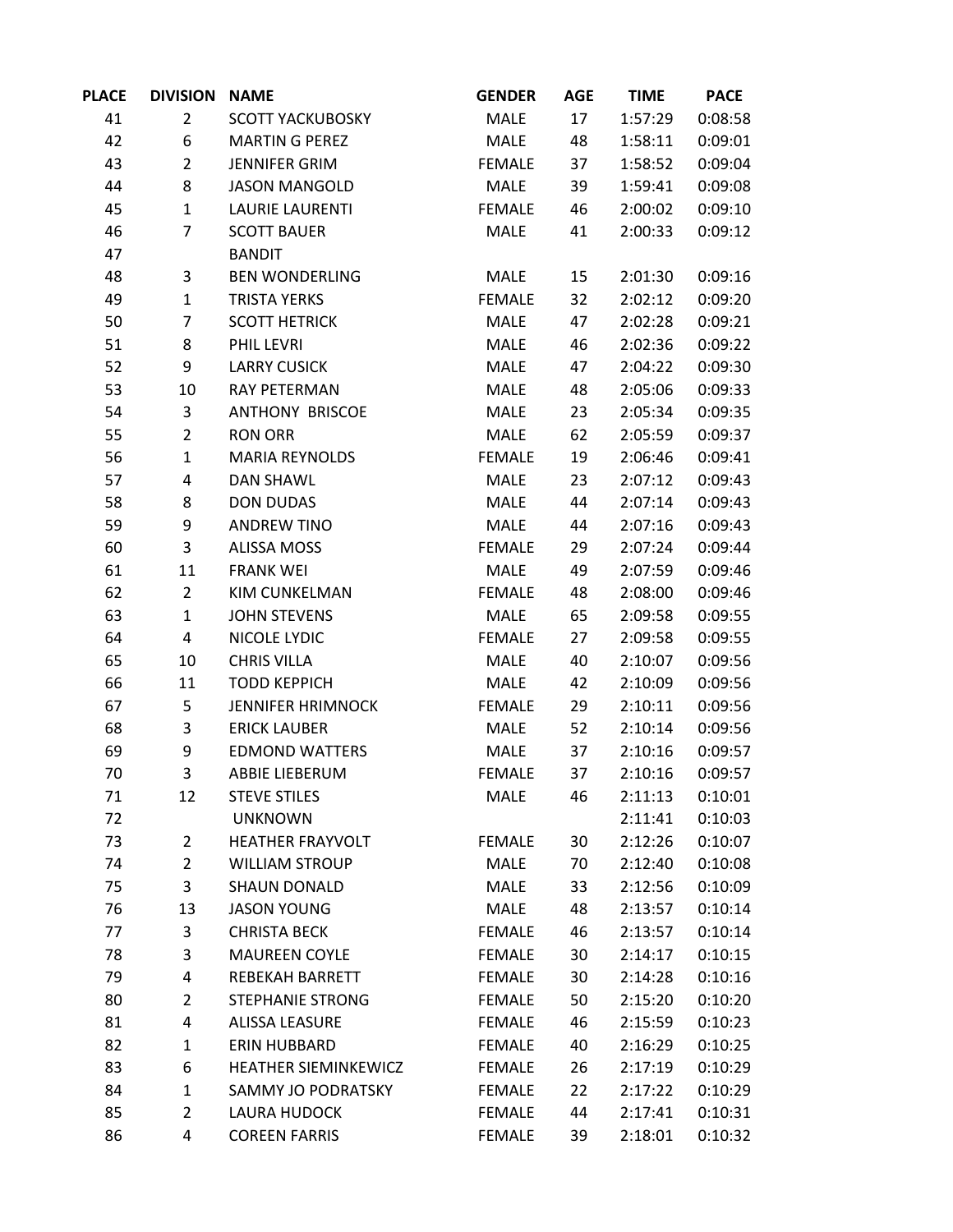| <b>PLACE</b> | <b>DIVISION NAME</b> |                           | <b>GENDER</b> | <b>AGE</b> | <b>TIME</b> | <b>PACE</b> |
|--------------|----------------------|---------------------------|---------------|------------|-------------|-------------|
| 87           | 4                    | <b>BRYAN STUBBS</b>       | <b>MALE</b>   | 50         | 2:18:02     | 0:10:32     |
| 88           | 3                    | ANDREA LIGHTBODY          | <b>FEMALE</b> | 42         | 2:18:09     | 0:10:33     |
| 89           | $\overline{2}$       | ELIZABETH RUSIEWICZ       | <b>FEMALE</b> | 24         | 2:19:25     | 0:10:39     |
| 90           | 5                    | <b>KELLY DUMM</b>         | FEMALE        | 38         | 2:19:42     | 0:10:40     |
| 91           | 4                    | NICOLE DAVISON            | <b>FEMALE</b> | 40         | 2:19:54     | 0:10:41     |
| 92           | 6                    | <b>LINDA MANNING</b>      | <b>FEMALE</b> | 39         | 2:20:15     | 0:10:42     |
| 93           | 5                    | PAULA ANTONIO             | <b>FEMALE</b> | 44         | 2:20:15     | 0:10:42     |
| 94           | 6                    | <b>LAURA LEVRI</b>        | <b>FEMALE</b> | 42         | 2:21:07     | 0:10:46     |
| 95           | $\overline{7}$       | <b>MELISSA CANDLER</b>    | <b>FEMALE</b> | 43         | 2:21:10     | 0:10:47     |
| 96           | 5                    | <b>SARAH KITCHEN</b>      | <b>FEMALE</b> | 30         | 2:21:15     | 0:10:47     |
| 97           | 3                    | <b>AMY HERRON</b>         | <b>FEMALE</b> | 52         | 2:23:05     | 0:10:55     |
| 98           | 8                    | MACHEL DRAHNAK            | <b>FEMALE</b> | 43         | 2:24:21     | 0:11:01     |
| 99           | 3                    | <b>MELANIE CLARKE</b>     | <b>FEMALE</b> | 21         | 2:24:23     | 0:11:01     |
| 100          | 4                    | <b>JOYLIN CRAYMER</b>     | <b>FEMALE</b> | 21         | 2:24:27     | 0:11:02     |
| 101          | $\mathbf{1}$         | <b>LEAH DEVER</b>         | <b>FEMALE</b> | 65         | 2:25:00     | 0:11:04     |
| 102          | 14                   | <b>JASON SMITH</b>        | MALE          | 46         | 2:26:34     | 0:11:11     |
| 103          | 5                    | LAURA BAKEWELL            | <b>FEMALE</b> | 49         | 2:26:34     | 0:11:11     |
| 104          | $\overline{7}$       | <b>LESLIE BRADLEY</b>     | <b>FEMALE</b> | 38         | 2:26:55     | 0:11:13     |
| 105          | 9                    | LEE ANN TILGHMAN          | <b>FEMALE</b> | 41         | 2:27:06     | 0:11:14     |
| 106          | 8                    | <b>NIKKI MATHEIS</b>      | <b>FEMALE</b> | 35         | 2:27:12     | 0:11:14     |
| 107          | 10                   | <b>DANNIELLE HEIN</b>     | <b>FEMALE</b> | 40         | 2:27:13     | 0:11:14     |
| 108          | 9                    | <b>WENDY BANFIELD</b>     | <b>FEMALE</b> | 37         | 2:27:15     | 0:11:14     |
| 109          | 15                   | <b>ADAM GUBITOS</b>       | MALE          | 46         | 2:28:32     | 0:11:20     |
| 110          | 12                   | <b>JEFF VERKLEEREN</b>    | MALE          | 43         | 2:29:08     | 0:11:23     |
| 111          | 10                   | NIKKI VERKLEEREN          | <b>FEMALE</b> | 36         | 2:29:08     | 0:11:23     |
| 112          | 11                   | LAURA WONDERLING          | <b>FEMALE</b> | 44         | 2:30:18     | 0:11:28     |
| 113          | 4                    | <b>DEBBIE DESANTIS</b>    | <b>FEMALE</b> | 52         | 2:31:42     | 0:11:35     |
| 114          | 12                   | <b>DANIELLE WHITE</b>     | <b>FEMALE</b> | 35         | 2:31:58     | 0:11:36     |
| 115          | 12                   | <b>KRISTEL WISOR</b>      | <b>FEMALE</b> | 41         | 2:32:34     | 0:11:39     |
| 116          | 5                    | <b>SAMANTHA TORREZ</b>    | <b>FEMALE</b> | 53         | 2:35:33     | 0:11:52     |
| 117          | 16                   | <b>ADAM CLAWSON</b>       | <b>MALE</b>   | 47         | 2:39:13     | 0:12:09     |
| 118          | $\overline{2}$       | LINDA PILIPOVICH          | <b>FEMALE</b> | 67         | 2:39:23     | 0:12:10     |
| 119          | 6                    | <b>CHRISTINE MORRISON</b> | <b>FEMALE</b> | 49         | 2:40:02     | 0:12:13     |
| 120          | 6                    | <b>KRISTIE MEISINGER</b>  | <b>FEMALE</b> | 50         | 2:41:38     | 0:12:20     |
| 121          | $\overline{2}$       | <b>GREGG HARDING</b>      | <b>MALE</b>   | 65         | 2:43:03     | 0:12:27     |
| 122          | $\overline{7}$       | <b>CHRISTIE ORLOSKY</b>   | <b>FEMALE</b> | 53         | 2:45:54     | 0:12:40     |
| 123          | 10                   | TIMOTHY JONES             | <b>MALE</b>   | 37         | 2:46:00     | 0:12:40     |
| 124          | $\mathbf{1}$         | <b>MARILYN WAGNER</b>     | <b>FEMALE</b> | 62         | 2:46:41     | 0:12:43     |
| 125          | 8                    | MICHELE BELAK             | <b>FEMALE</b> | 53         | 2:47:04     | 0:12:45     |
| 126          | 5                    | <b>CATIE MARIE HODGE</b>  | <b>FEMALE</b> | 24         | 2:49:02     | 0:12:54     |
| 127          | 4                    | DANIEL HODGE              | <b>MALE</b>   | 28         | 2:49:13     | 0:12:55     |
| 128          | $\overline{7}$       | <b>MARIA THIBAULT</b>     | <b>FEMALE</b> | 45         | 2:49:18     | 0:12:55     |
| 129          | $\overline{7}$       | <b>EMILY CULBERTSON</b>   | <b>FEMALE</b> | 26         | 2:49:28     | 0:12:56     |
| 130          | 6                    | <b>LINDSEY REED</b>       | <b>FEMALE</b> | 33         | 2:49:46     | 0:12:58     |
| 131          | 9                    | <b>MARY BETH RINE</b>     | <b>FEMALE</b> | 53         | 2:53:44     | 0:13:16     |
| 132          | 8                    | <b>MARYELLEN BURNS</b>    | <b>FEMALE</b> | 26         | 2:54:17     | 0:13:18     |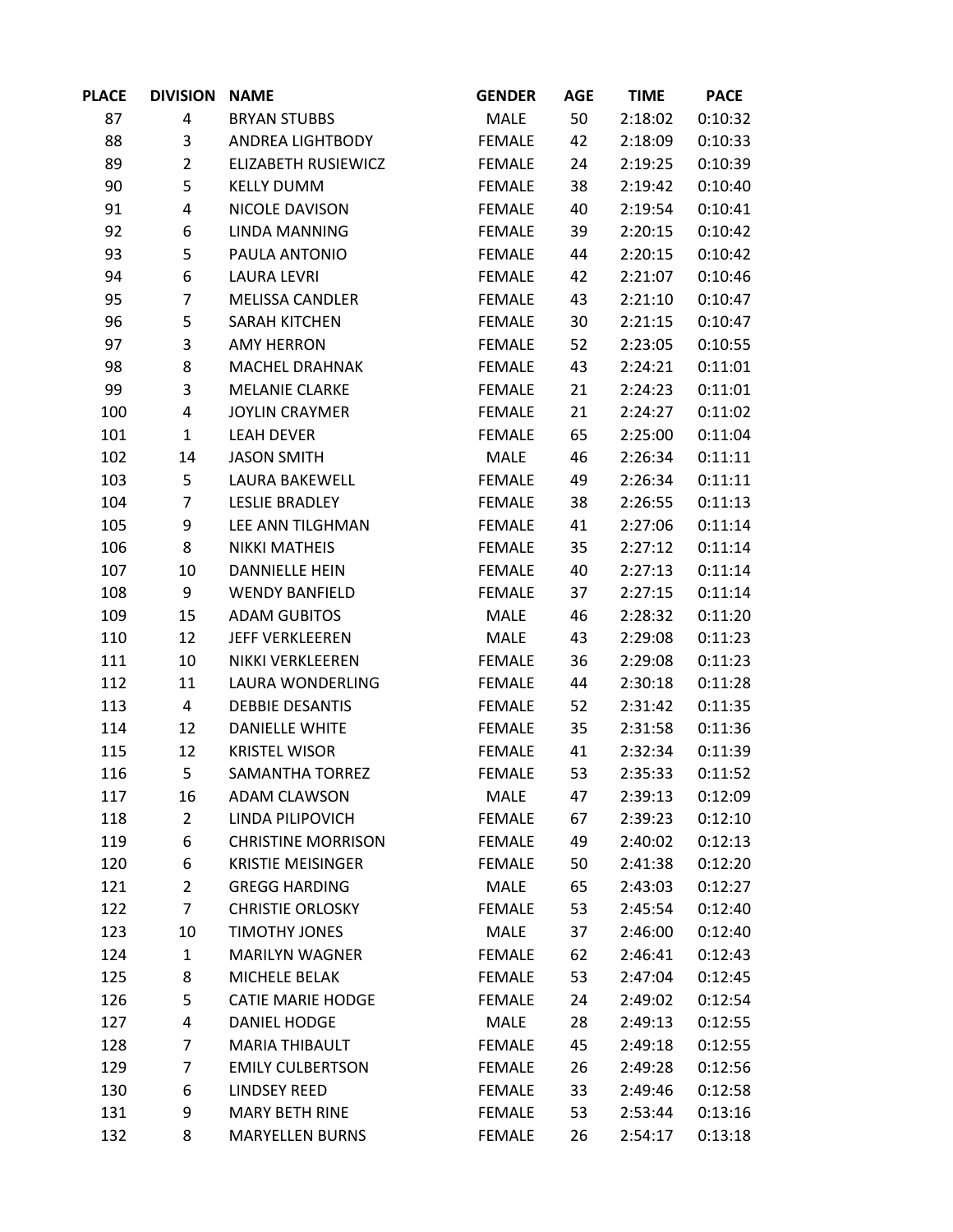| <b>PLACE</b>   | <b>DIVISION</b>                 | <b>NAME</b>                | <b>GENDER</b> | <b>AGE</b> | <b>TIME</b> | <b>PACE</b> |
|----------------|---------------------------------|----------------------------|---------------|------------|-------------|-------------|
| 133            | 9                               | <b>GIFFEN TAYLER</b>       | <b>FEMALE</b> | 25         | 2:57:03     | 0:13:31     |
| 134            | 5                               | <b>TYLER COCHENOUR</b>     | MALE          | 24         | 2:57:04     | 0:13:31     |
| 135            | 6                               | <b>DAPHNE KIMES</b>        | <b>FEMALE</b> | 23         | 2:57:37     | 0:13:34     |
| 136            | 13                              | <b>ALENA GOURLEY</b>       | <b>FEMALE</b> | 36         | 2:59:30     | 0:13:42     |
| 137            | $\overline{7}$                  | <b>NETTIE ABCHALI</b>      | <b>FEMALE</b> | 34         | 2:59:31     | 0:13:42     |
| 138            | 8                               | <b>CHRISTINA PALLO</b>     | <b>FEMALE</b> | 33         | 3:00:32     | 0:13:47     |
| 139            | 3                               | <b>BOB WAGNER</b>          | <b>MALE</b>   | 66         | 3:01:47     | 0:13:53     |
| 140            | $\overline{2}$                  | MIKE RIGGENBACH            | <b>MALE</b>   | 56         | 3:02:15     | 0:13:55     |
| 141            | $\overline{2}$                  | DANNIELLE KROCZYNSKI       | <b>FEMALE</b> | 56         | 3:03:18     | 0:14:00     |
| 142            | 3                               | <b>KAREN KING</b>          | <b>FEMALE</b> | 55         | 3:09:21     | 0:14:27     |
| 143            | 11                              | <b>JOSEPH PALLO</b>        | MALE          | 36         | 3:14:28     | 0:14:51     |
| 144            | 3                               | <b>MICHAEL UNGER</b>       | <b>MALE</b>   | 55         | 3:17:04     | 0:15:03     |
| 145            | 13                              | <b>CHRISTINE CERWENSKY</b> | <b>FEMALE</b> | 43         | 3:23:10     | 0:15:31     |
| 146            | 10                              | <b>ASHLEY CERWENSKY</b>    | <b>FEMALE</b> | 29         | 3:23:38     | 0:15:33     |
| 147            | $\mathbf{1}$                    | <b>DON TAYLOR</b>          | <b>MALE</b>   | 86         | 3:36:54     | 0:16:33     |
|                | <b>TOP THREE MALES OVERALL:</b> |                            |               |            |             |             |
| 1              | $\mathbf{1}$                    | <b>JOSH JOSON</b>          | <b>MALE</b>   | 28         | 1:22:05     | 0:06:16     |
| $\overline{2}$ | $\overline{2}$                  | <b>KENDALL BRANAN</b>      | <b>MALE</b>   | 15         | 1:28:44     | 0:06:46     |
| 3              | 3                               | <b>KEVIN STAPLETON</b>     | <b>MALE</b>   | 26         | 1:29:10     | 0:06:48     |
|                |                                 | TOP THREE FEMALES OVERALL: |               |            |             |             |
| 9              | $\mathbf{1}$                    | <b>KATIE STEVENS</b>       | <b>FEMALE</b> | 29         | 1:35:47     | 0:07:19     |
| 16             | $\overline{2}$                  | <b>MARILYN GREGORY</b>     | <b>FEMALE</b> | 43         | 1:39:08     | 0:07:34     |
| 18             | 3                               | <b>MEGHAN STRONG</b>       | <b>FEMALE</b> | 33         | 1:41:29     | 0:07:45     |
|                | <b>MALES, AGES 15 TO 19:</b>    |                            |               |            |             |             |
| 33             | $\mathbf{1}$                    | <b>CAMRON SARNOSKY</b>     | <b>MALE</b>   | 19         | 1:51:46     | 0:08:32     |
| 41             | $\overline{2}$                  | <b>SCOTT YACKUBOSKY</b>    | MALE          | 17         | 1:57:29     | 0:08:58     |
| 48             | 3                               | <b>BEN WONDERLING</b>      | <b>MALE</b>   | 15         | 2:01:30     | 0:09:16     |
|                | MALES, AGES 20 TO 24:           |                            |               |            |             |             |
| 26             | $\mathbf{1}$                    | <b>CONRAD McQUAIDE</b>     | <b>MALE</b>   | 21         | 1:48:28     | 0:08:17     |
| 32             | $\overline{2}$                  | <b>STANTON YOUNG</b>       | <b>MALE</b>   | 22         | 1:51:44     | 0:08:32     |
| 54             | 3                               | <b>ANTHONY BRISCOE</b>     | <b>MALE</b>   | 23         | 2:05:34     | 0:09:35     |
| 57             | $\overline{4}$                  | <b>DAN SHAWL</b>           | MALE          | 23         | 2:07:12     | 0:09:43     |
| 134            | 5                               | <b>TYLER COCHENOUR</b>     | <b>MALE</b>   | 24         | 2:57:04     | 0:13:31     |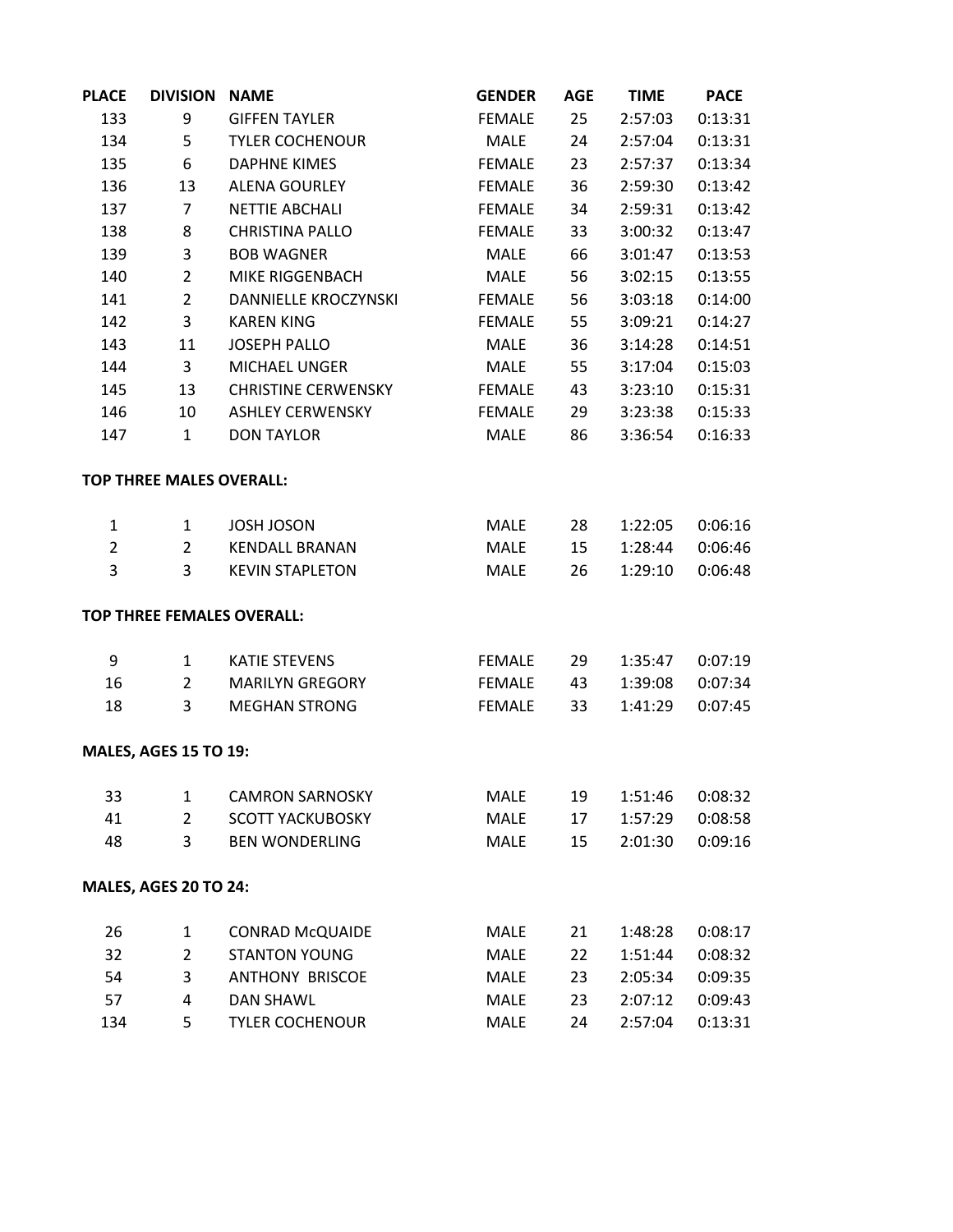| <b>PLACE</b>   | <b>DIVISION NAME</b>         |                          | <b>GENDER</b> | <b>AGE</b> | <b>TIME</b> | <b>PACE</b> |
|----------------|------------------------------|--------------------------|---------------|------------|-------------|-------------|
|                | <b>MALES, AGES 25 TO 29:</b> |                          |               |            |             |             |
| 10             | $\mathbf{1}$                 | <b>JONATHAN PIVETZ</b>   | <b>MALE</b>   | 26         | 1:36:14     | 0:07:21     |
| 29             | $\overline{2}$               | <b>MIKE STEVENS</b>      | <b>MALE</b>   | 28         | 1:49:59     | 0:08:24     |
| 30             | 3                            | <b>COLIN OHANLON</b>     | <b>MALE</b>   | 27         | 1:50:09     | 0:08:25     |
| 127            | $\overline{4}$               | <b>DANIEL HODGE</b>      | MALE          | 28         | 2:49:13     | 0:12:55     |
|                | <b>MALES, AGES 30 TO 34:</b> |                          |               |            |             |             |
| 14             | $\mathbf{1}$                 | <b>BRIAN REIGHARD</b>    | MALE          | 31         | 1:38:00     | 0:07:29     |
| 34             | $\overline{2}$               | <b>TIMOTHY BLANDFORD</b> | MALE          | 31         | 1:52:31     | 0:08:35     |
| 75             | 3                            | <b>SHAUN DONALD</b>      | <b>MALE</b>   | 33         | 2:12:56     | 0:10:09     |
|                | <b>MALES, AGES 35 TO 39:</b> |                          |               |            |             |             |
| 4              | $\mathbf{1}$                 | <b>CORY FULMER</b>       | MALE          | 35         | 1:29:55     | 0:06:52     |
| 6              | $\overline{2}$               | <b>SCOTT MALISKO</b>     | <b>MALE</b>   | 38         | 1:32:22     | 0:07:03     |
| $\overline{7}$ | 3                            | <b>PATRICK CARNS</b>     | <b>MALE</b>   | 36         | 1:32:52     | 0:07:05     |
| 8              | 4                            | <b>TIMOTHY PAROZ</b>     | <b>MALE</b>   | 38         | 1:34:57     | 0:07:15     |
| 15             | 5                            | <b>ANTHONY STEFFEY</b>   | MALE          | 38         | 1:38:30     | 0:07:31     |
| 17             | 6                            | <b>BENJAMIN SHULTZ</b>   | <b>MALE</b>   | 36         | 1:39:56     | 0:07:38     |
| 37             | $\overline{7}$               | <b>ALEX BUTINA</b>       | <b>MALE</b>   | 38         | 1:53:41     | 0:08:41     |
| 44             | 8                            | <b>JASON MANGOLD</b>     | <b>MALE</b>   | 39         | 1:59:41     | 0:09:08     |
| 69             | 9                            | <b>EDMOND WATTERS</b>    | <b>MALE</b>   | 37         | 2:10:16     | 0:09:57     |
| 123            | 10                           | <b>TIMOTHY JONES</b>     | <b>MALE</b>   | 37         | 2:46:00     | 0:12:40     |
| 143            | 11                           | <b>JOSEPH PALLO</b>      | <b>MALE</b>   | 36         | 3:14:28     | 0:14:51     |
|                | MALES, AGES 40 TO 44:        |                          |               |            |             |             |
| 13             | $\mathbf{1}$                 | <b>JERRY PYROCK</b>      | <b>MALE</b>   | 42         | 1:37:19     | 0:07:26     |
| 19             | $\overline{2}$               | <b>JOHN CASKEY</b>       | <b>MALE</b>   | 42         | 1:42:42     | 0:07:50     |
| 25             | 3                            | <b>BRAD RIVES</b>        | <b>MALE</b>   | 40         | 1:48:13     | 0:08:16     |
| 28             | 4                            | <b>DENNIS WISOR</b>      | MALE          | 44         | 1:48:53     | 0:08:19     |
| 35             | 5                            | <b>RICK HELLER</b>       | MALE          | 42         | 1:52:42     | 0:08:36     |
| 36             | 6                            | <b>GREGORY GALINIS</b>   | MALE          | 44         | 1:53:26     | 0:08:40     |
| 46             | 7                            | <b>SCOTT BAUER</b>       | <b>MALE</b>   | 41         | 2:00:33     | 0:09:12     |
| 58             | 8                            | <b>DON DUDAS</b>         | <b>MALE</b>   | 44         | 2:07:14     | 0:09:43     |
| 59             | 9                            | <b>ANDREW TINO</b>       | <b>MALE</b>   | 44         | 2:07:16     | 0:09:43     |
| 65             | 10                           | <b>CHRIS VILLA</b>       | MALE          | 40         | 2:10:07     | 0:09:56     |
| 66             | 11                           | <b>TODD KEPPICH</b>      | <b>MALE</b>   | 42         | 2:10:09     | 0:09:56     |
| 110            | 12                           | JEFF VERKLEEREN          | <b>MALE</b>   | 43         | 2:29:08     | 0:11:23     |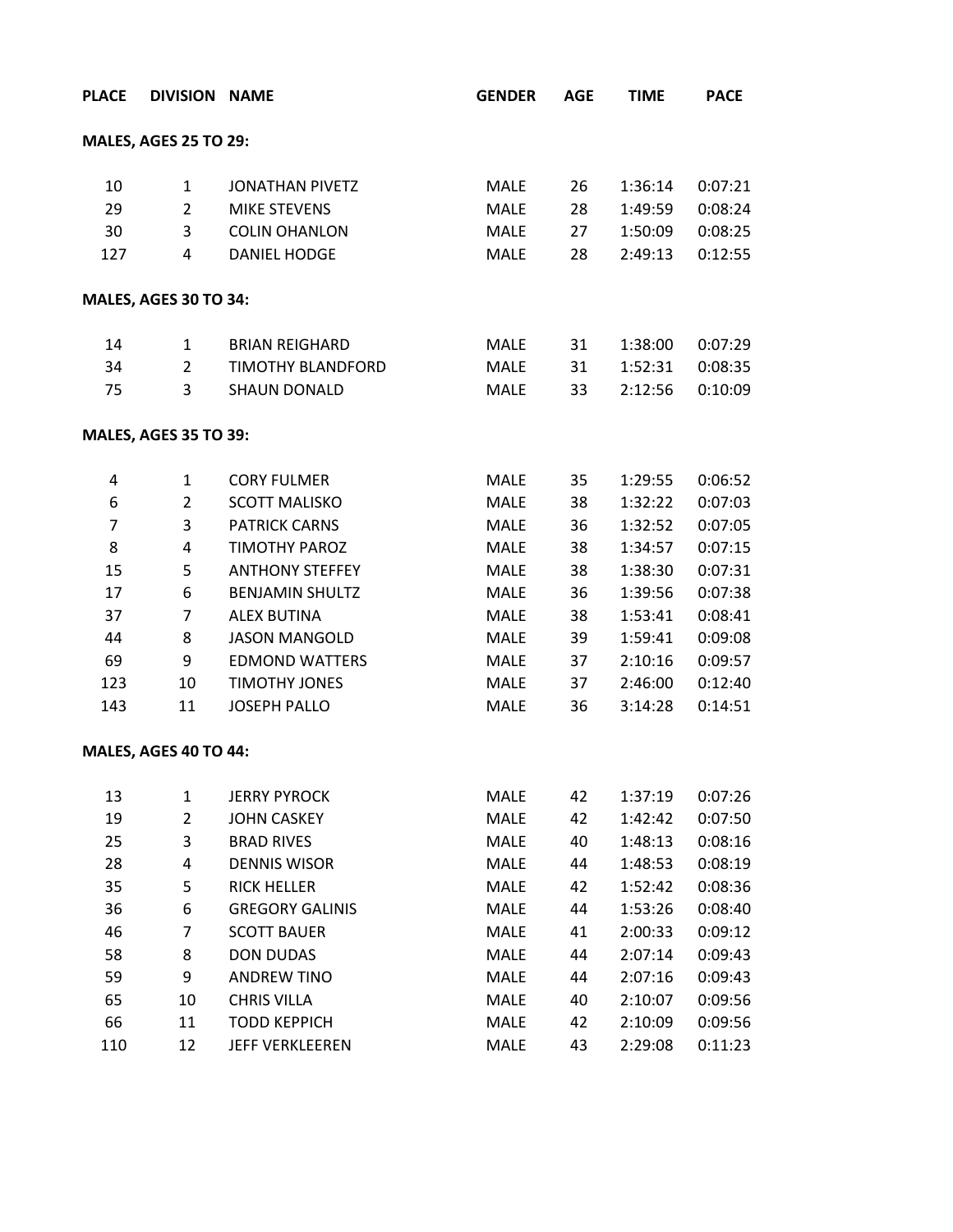| <b>PLACE</b> | <b>DIVISION NAME</b>         |                        | <b>GENDER</b> | <b>AGE</b> | <b>TIME</b> | <b>PACE</b> |
|--------------|------------------------------|------------------------|---------------|------------|-------------|-------------|
|              | <b>MALES, AGES 45 TO 49:</b> |                        |               |            |             |             |
|              |                              |                        |               |            |             |             |
| 5            | $\mathbf{1}$                 | <b>BILL HENGST</b>     | <b>MALE</b>   | 46         | 1:30:19     | 0:06:54     |
| 12           | $\overline{2}$               | JONATHAN CUNKELMAN     | <b>MALE</b>   | 46         | 1:37:04     | 0:07:25     |
| 31           | 3                            | <b>PATRICK DOERING</b> | <b>MALE</b>   | 45         | 1:51:15     | 0:08:30     |
| 40           | 5                            | PAUL VIEHL             | <b>MALE</b>   | 49         | 1:54:09     | 0:08:43     |
| 42           | 6                            | <b>MARTIN G PEREZ</b>  | <b>MALE</b>   | 48         | 1:58:11     | 0:09:01     |
| 50           | $\overline{7}$               | <b>SCOTT HETRICK</b>   | <b>MALE</b>   | 47         | 2:02:28     | 0:09:21     |
| 51           | 8                            | PHIL LEVRI             | <b>MALE</b>   | 46         | 2:02:36     | 0:09:22     |
| 52           | 9                            | <b>LARRY CUSICK</b>    | <b>MALE</b>   | 47         | 2:04:22     | 0:09:30     |
| 53           | 10                           | <b>RAY PETERMAN</b>    | <b>MALE</b>   | 48         | 2:05:06     | 0:09:33     |
| 61           | 11                           | <b>FRANK WEI</b>       | <b>MALE</b>   | 49         | 2:07:59     | 0:09:46     |
| 71           | 12                           | <b>STEVE STILES</b>    | <b>MALE</b>   | 46         | 2:11:13     | 0:10:01     |
| 76           | 13                           | <b>JASON YOUNG</b>     | <b>MALE</b>   | 48         | 2:13:57     | 0:10:14     |
| 102          | 14                           | <b>JASON SMITH</b>     | <b>MALE</b>   | 46         | 2:26:34     | 0:11:11     |
| 109          | 15                           | <b>ADAM GUBITOS</b>    | <b>MALE</b>   | 46         | 2:28:32     | 0:11:20     |
| 117          | 16                           | <b>ADAM CLAWSON</b>    | <b>MALE</b>   | 47         | 2:39:13     | 0:12:09     |
|              | <b>MALES, AGES 50 TO 54:</b> |                        |               |            |             |             |
| 20           | $\mathbf{1}$                 | <b>STEVE PAGANO</b>    | <b>MALE</b>   | 52         | 1:42:44     | 0:07:51     |
| 21           | $\overline{2}$               | <b>JOE JOHNS</b>       | <b>MALE</b>   | 50         | 1:43:00     | 0:07:52     |
| 68           | 3                            | <b>ERICK LAUBER</b>    | <b>MALE</b>   | 52         | 2:10:14     | 0:09:56     |
| 87           | 4                            | <b>BRYAN STUBBS</b>    | <b>MALE</b>   | 50         | 2:18:02     | 0:10:32     |
|              | <b>MALES, AGES 55 TO 59:</b> |                        |               |            |             |             |
| 38           | $\mathbf{1}$                 | <b>PATRICK SCANLON</b> | <b>MALE</b>   | 58         | 1:54:04     | 0:08:42     |
| 140          | $\overline{2}$               | MIKE RIGGENBACH        | <b>MALE</b>   | 56         | 3:02:15     | 0:13:55     |
| 144          | 3                            | <b>MICHAEL UNGER</b>   | <b>MALE</b>   | 55         | 3:17:04     | 0:15:03     |
|              | MALES, AGES 60 TO 64:        |                        |               |            |             |             |
| 11           | $\mathbf{1}$                 | <b>DAVE DETTORE</b>    | MALE          | 63         | 1:36:40     | 0:07:23     |
| 55           | $\mathcal{L}$                | <b>RON ORR</b>         | MALE          | 62         | 2:05:59     | 0:09:37     |
|              | <b>MALES, AGES 65 TO 69:</b> |                        |               |            |             |             |
| 63           | $\mathbf{1}$                 | <b>JOHN STEVENS</b>    | MALE          | 65         | 2:09:58     | 0:09:55     |
| 121          | $\overline{2}$               | <b>GREGG HARDING</b>   | MALE          | 65         | 2:43:03     | 0:12:27     |
| 139          | 3                            | <b>BOB WAGNER</b>      | <b>MALE</b>   | 66         | 3:01:47     | 0:13:53     |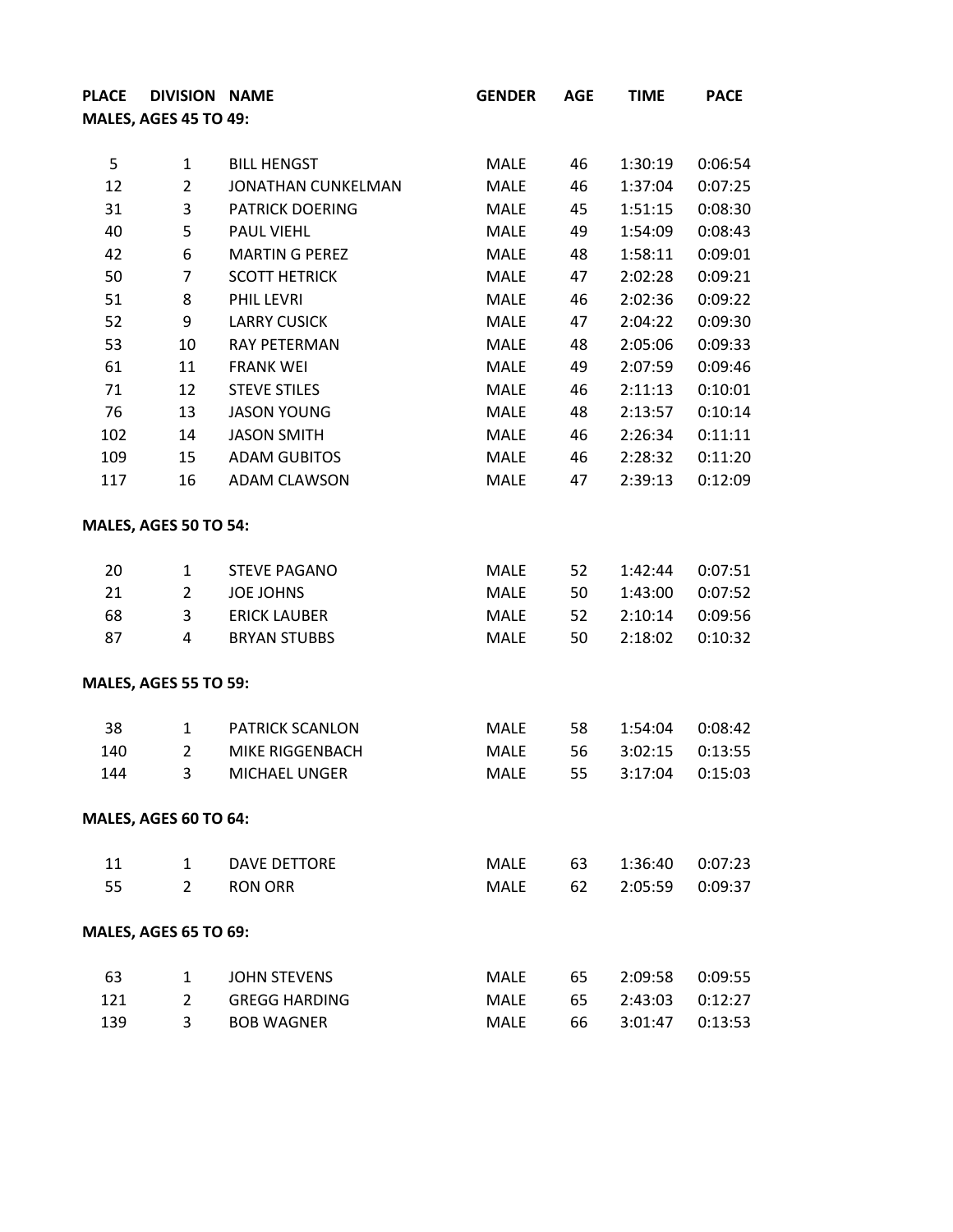| <b>PLACE</b> | <b>DIVISION NAME</b>         |                          | <b>GENDER</b> | <b>AGE</b> | <b>TIME</b> | <b>PACE</b> |
|--------------|------------------------------|--------------------------|---------------|------------|-------------|-------------|
|              | <b>MALES, AGES 70 TO 74:</b> |                          |               |            |             |             |
| 74           | $\overline{2}$               | <b>WILLIAM STROUP</b>    | <b>MALE</b>   | 70         | 2:12:40     | 0:10:08     |
|              | MALES, AGES 80 AND UP:       |                          |               |            |             |             |
| 147          | 1                            | <b>DON TAYLOR</b>        | <b>MALE</b>   | 86         | 3:36:54     | 0:16:33     |
|              | FEMALES, AGES 15 TO 19:      |                          |               |            |             |             |
| 56           | $\mathbf{1}$                 | <b>MARIA REYNOLDS</b>    | <b>FEMALE</b> | 19         | 2:06:46     | 0:09:41     |
|              | FEMALES, AGES 20 TO 24:      |                          |               |            |             |             |
| 84           | $\mathbf{1}$                 | SAMMY JO PODRATSKY       | <b>FEMALE</b> | 22         | 2:17:22     | 0:10:29     |
| 89           | $\overline{2}$               | ELIZABETH RUSIEWICZ      | <b>FEMALE</b> | 24         | 2:19:25     | 0:10:39     |
| 99           | 3                            | MELANIE CLARKE           | <b>FEMALE</b> | 21         | 2:24:23     | 0:11:01     |
| 100          | 4                            | <b>JOYLIN CRAYMER</b>    | FEMALE        | 21         | 2:24:27     | 0:11:02     |
| 126          | 5                            | <b>CATIE MARIE HODGE</b> | <b>FEMALE</b> | 24         | 2:49:02     | 0:12:54     |
| 135          | 6                            | <b>DAPHNE KIMES</b>      | <b>FEMALE</b> | 23         | 2:57:37     | 0:13:34     |
|              | FEMALES, AGES 25 TO 29:      |                          |               |            |             |             |
| 22           | $\mathbf{1}$                 | STEPHANIE BEATTY         | <b>FEMALE</b> | 28         | 1:43:47     | 0:07:55     |
| 27           | $\overline{2}$               | SARAH KLAWINSKI          | <b>FEMALE</b> | 25         | 1:48:40     | 0:08:18     |
| 60           | 3                            | <b>ALISSA MOSS</b>       | <b>FEMALE</b> | 29         | 2:07:24     | 0:09:44     |
| 64           | 4                            | NICOLE LYDIC             | <b>FEMALE</b> | 27         | 2:09:58     | 0:09:55     |
| 67           | 5                            | <b>JENNIFER HRIMNOCK</b> | <b>FEMALE</b> | 29         | 2:10:11     | 0:09:56     |
| 83           | 6                            | HEATHER SIEMINKEWICZ     | <b>FEMALE</b> | 26         | 2:17:19     | 0:10:29     |
| 129          | $\overline{7}$               | <b>EMILY CULBERTSON</b>  | <b>FEMALE</b> | 26         | 2:49:28     | 0:12:56     |
| 132          | 8                            | <b>MARYELLEN BURNS</b>   | <b>FEMALE</b> | 26         | 2:54:17     | 0:13:18     |
| 133          | 9                            | <b>GIFFEN TAYLER</b>     | <b>FEMALE</b> | 25         | 2:57:03     | 0:13:31     |
| 146          | 10                           | <b>ASHLEY CERWENSKY</b>  | <b>FEMALE</b> | 29         | 3:23:38     | 0:15:33     |
|              | FEMALES, AGES 30 TO 34:      |                          |               |            |             |             |
| 49           | $\mathbf{1}$                 | <b>TRISTA YERKS</b>      | <b>FEMALE</b> | 32         | 2:02:12     | 0:09:20     |
| 73           | $\overline{2}$               | HEATHER FRAYVOLT         | <b>FEMALE</b> | 30         | 2:12:26     | 0:10:07     |
| 78           | 3                            | <b>MAUREEN COYLE</b>     | <b>FEMALE</b> | 30         | 2:14:17     | 0:10:15     |
| 79           | 4                            | REBEKAH BARRETT          | <b>FEMALE</b> | 30         | 2:14:28     | 0:10:16     |
| 96           | 5                            | <b>SARAH KITCHEN</b>     | <b>FEMALE</b> | 30         | 2:21:15     | 0:10:47     |
| 130          | 6                            | <b>LINDSEY REED</b>      | <b>FEMALE</b> | 33         | 2:49:46     | 0:12:58     |
| 137          | 7                            | <b>NETTIE ABCHALI</b>    | <b>FEMALE</b> | 34         | 2:59:31     | 0:13:42     |
| 138          | 8                            | <b>CHRISTINA PALLO</b>   | <b>FEMALE</b> | 33         | 3:00:32     | 0:13:47     |
|              |                              |                          |               |            |             |             |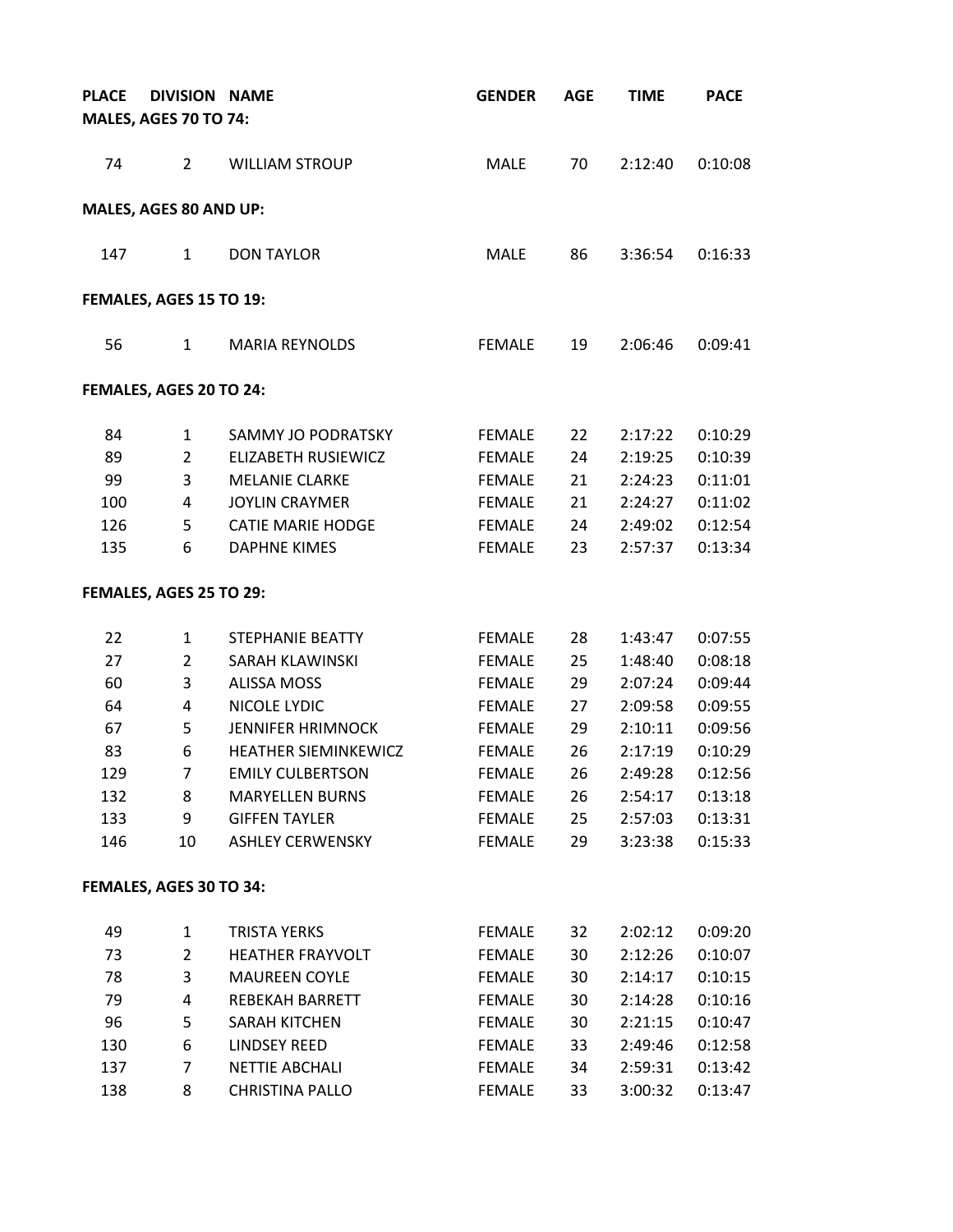| <b>PLACE</b> | <b>DIVISION NAME</b>    |                            | <b>GENDER</b> | <b>AGE</b> | <b>TIME</b> | <b>PACE</b> |
|--------------|-------------------------|----------------------------|---------------|------------|-------------|-------------|
|              | FEMALES, AGES 35 TO 39: |                            |               |            |             |             |
|              |                         |                            |               |            |             |             |
| 24           | $\mathbf{1}$            | <b>JESS BROOMELL</b>       | <b>FEMALE</b> | 35         | 1:47:53     | 0:08:14     |
| 43           | $\overline{2}$          | <b>JENNIFER GRIM</b>       | <b>FEMALE</b> | 37         | 1:58:52     | 0:09:04     |
| 70           | 3                       | ABBIE LIEBERUM             | <b>FEMALE</b> | 37         | 2:10:16     | 0:09:57     |
| 86           | $\overline{\mathbf{4}}$ | <b>COREEN FARRIS</b>       | <b>FEMALE</b> | 39         | 2:18:01     | 0:10:32     |
| 90           | 5                       | <b>KELLY DUMM</b>          | <b>FEMALE</b> | 38         | 2:19:42     | 0:10:40     |
| 92           | 6                       | <b>LINDA MANNING</b>       | <b>FEMALE</b> | 39         | 2:20:15     | 0:10:42     |
| 104          | 7                       | <b>LESLIE BRADLEY</b>      | <b>FEMALE</b> | 38         | 2:26:55     | 0:11:13     |
| 106          | 8                       | <b>NIKKI MATHEIS</b>       | <b>FEMALE</b> | 35         | 2:27:12     | 0:11:14     |
| 108          | 9                       | <b>WENDY BANFIELD</b>      | <b>FEMALE</b> | 37         | 2:27:15     | 0:11:14     |
| 111          | 10                      | NIKKI VERKLEEREN           | <b>FEMALE</b> | 36         | 2:29:08     | 0:11:23     |
| 114          | 12                      | <b>DANIELLE WHITE</b>      | <b>FEMALE</b> | 35         | 2:31:58     | 0:11:36     |
| 136          | 13                      | <b>ALENA GOURLEY</b>       | <b>FEMALE</b> | 36         | 2:59:30     | 0:13:42     |
|              | FEMALES, AGES 40 TO 44: |                            |               |            |             |             |
| 82           | $\mathbf{1}$            | ERIN HUBBARD               | <b>FEMALE</b> | 40         | 2:16:29     | 0:10:25     |
| 85           | $\overline{2}$          | LAURA HUDOCK               | <b>FEMALE</b> | 44         | 2:17:41     | 0:10:31     |
| 88           | 3                       | ANDREA LIGHTBODY           | <b>FEMALE</b> | 42         | 2:18:09     | 0:10:33     |
| 91           | $\overline{\mathbf{4}}$ | NICOLE DAVISON             | <b>FEMALE</b> | 40         | 2:19:54     | 0:10:41     |
| 93           | 5                       | PAULA ANTONIO              | <b>FEMALE</b> | 44         | 2:20:15     | 0:10:42     |
| 94           | 6                       | LAURA LEVRI                | <b>FEMALE</b> | 42         | 2:21:07     | 0:10:46     |
| 95           | $\overline{7}$          | <b>MELISSA CANDLER</b>     | <b>FEMALE</b> | 43         | 2:21:10     | 0:10:47     |
| 98           | 8                       | <b>MACHEL DRAHNAK</b>      | <b>FEMALE</b> | 43         | 2:24:21     | 0:11:01     |
| 105          | 9                       | LEE ANN TILGHMAN           | <b>FEMALE</b> | 41         | 2:27:06     | 0:11:14     |
| 107          | 10                      | <b>DANNIELLE HEIN</b>      | <b>FEMALE</b> | 40         | 2:27:13     | 0:11:14     |
| 112          | 11                      | LAURA WONDERLING           | <b>FEMALE</b> | 44         | 2:30:18     | 0:11:28     |
| 115          | 12                      | <b>KRISTEL WISOR</b>       | <b>FEMALE</b> | 41         | 2:32:34     | 0:11:39     |
| 145          | 13                      | <b>CHRISTINE CERWENSKY</b> | <b>FEMALE</b> | 43         | 3:23:10     | 0:15:31     |

## **FEMALES, AGES 45 TO 49:**

| -45 |   | LAURIE LAURENTI           | <b>FEMALE</b> | 46 | 2:00:02 | 0:09:10 |
|-----|---|---------------------------|---------------|----|---------|---------|
| 62  |   | KIM CUNKELMAN             | <b>FEMALE</b> | 48 | 2:08:00 | 0:09:46 |
| -77 |   | <b>CHRISTA BECK</b>       | <b>FFMALE</b> | 46 | 2:13:57 | 0:10:14 |
| -81 | 4 | <b>ALISSA LEASURE</b>     | <b>FEMALE</b> | 46 | 2:15:59 | 0:10:23 |
| 103 |   | LAURA BAKEWELL            | <b>FEMALE</b> | 49 | 2:26:34 | 0:11:11 |
| 119 | 6 | <b>CHRISTINE MORRISON</b> | <b>FEMALE</b> | 49 | 2:40:02 | 0:12:13 |
| 128 |   | <b>MARIA THIBAULT</b>     | <b>FEMALE</b> | 45 | 2:49:18 | 0:12:55 |